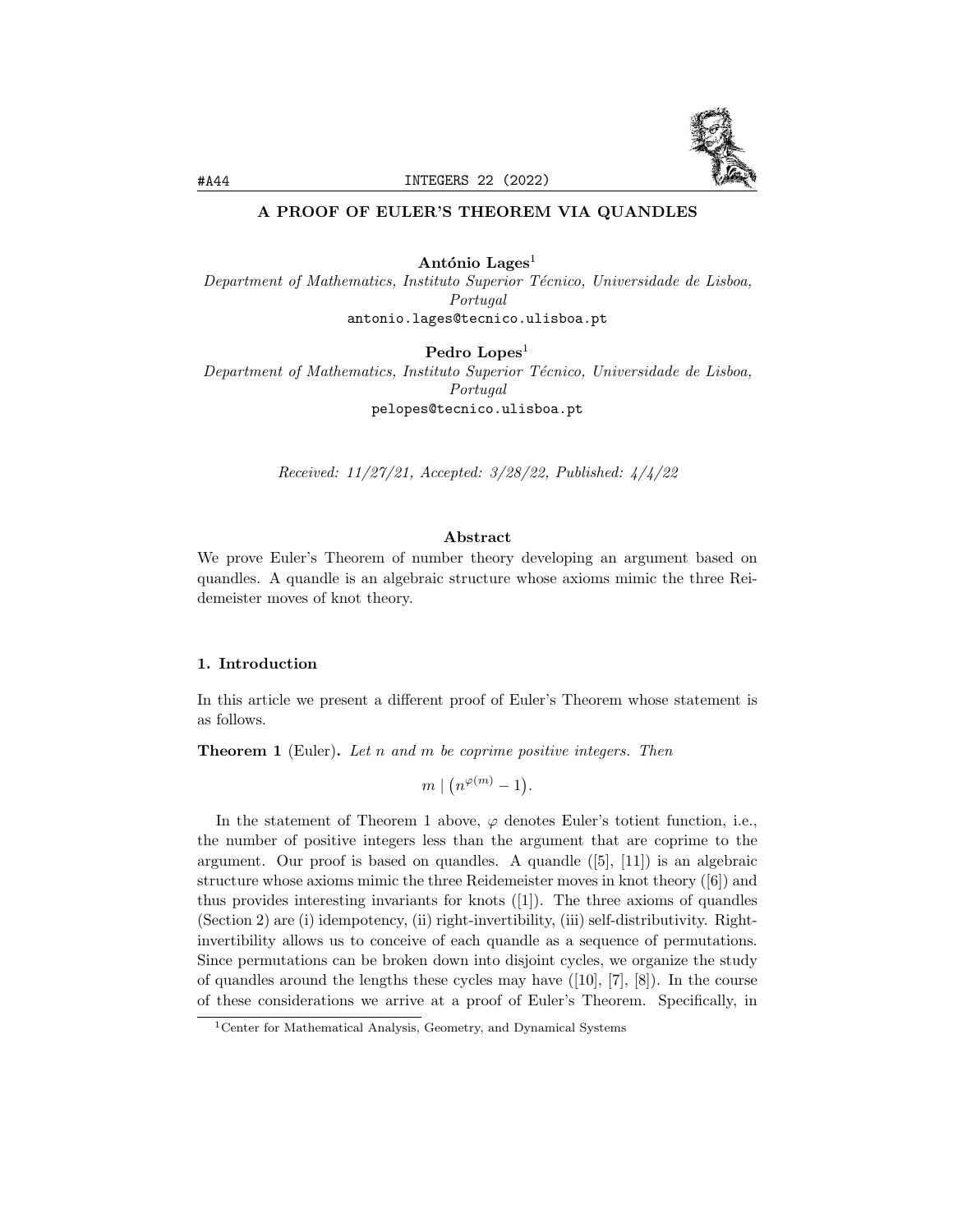this article, we look at a particular class of quandles and for each one of them we consider its permutations. Then we calculate the length of the disjoint cycles of these permutations along with the number of elements that make them up. Equating the length of these cycles with the number of elements comprised by these cycles, we prove Euler's Theorem for only one prime (Theorem 2). Bringing together the contributions of the individual primes in the general case, we prove the full Euler's Theorem (Theorem 1).

The organization of the current article is as follows. The background material is laid out in Section 2, as well as the proofs of the theorems. In Section 3 we collect information about the quandle dealt with in Section 2 to state some facts about its structure. In Section 4 we compare our proof with other algebraic proofs from the literature.

#### 2. Quandles and Proof of Euler's Theorem

**Definition 1.** A *quandle*,  $(X, *)$ , is a set, X, equipped with a binary operation,  $*$ , such that, for any  $a, b, c \in X$ 

- (i)  $a * a = a$  idempotency;
- (ii) there exists a unique  $x \in X$  such that  $x * b = a$  right-invertibility;
- (iii)  $(a * b) * c = (a * c) * (b * c)$  self-distributivity.

Here are some examples of quandles.

- Example 2.1. 1. Let G be a group and consider the conjugation in the group,  $a * b := bab^{-1}$ . Then  $(G, *)$  is a quandle.
- 2. Let  $n, m$  be positive integers with m invertible modulo n. Consider  $a * b =$  $ma + (1 - m)b \pmod{n}$ . Then  $(\mathbf{Z}/n\mathbf{Z}, *)$  is a quandle. These quandles are called *linear Alexander quandles*. In the sequel, we call  $m$  the parameter of these quandles.

**Definition 2.** For a quandle  $(X, *)$  and for  $y \in X$ , we let  $R_y: X \to X, x \mapsto x * y$ be the right translation by y in  $(X, *)$ . Axiom (ii) in Definition 1 guarantees that right translations are permutations of the elements of the quandle under study.

We now prove a particular case of Euler's Theorem in which there is only one prime at stake.

**Theorem 2.** Let p be a prime. Let n, k be positive integers with n coprime with p. Then,

$$
p^k \mid (n^{p^k - p^{k-1}} - 1).
$$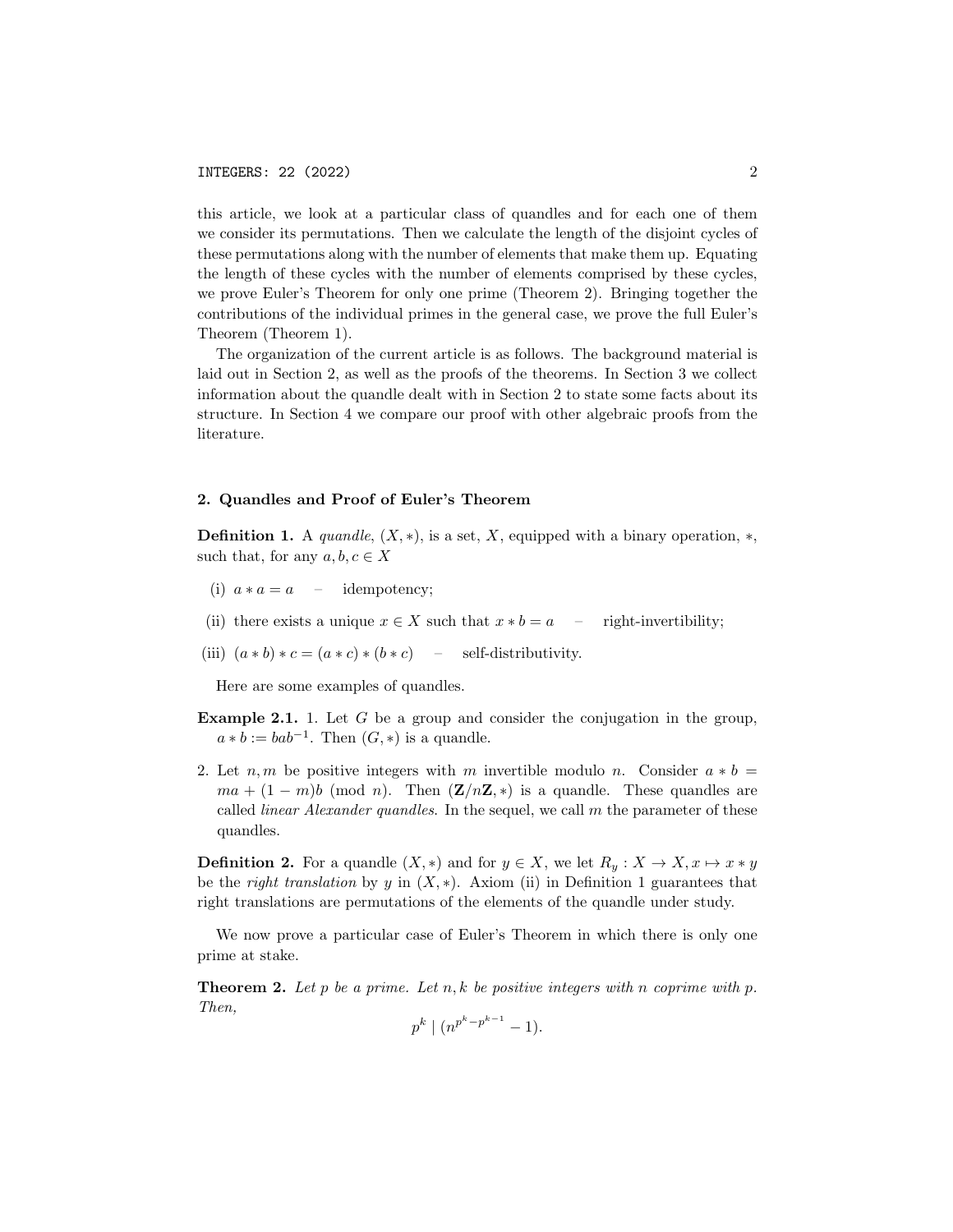*Proof.* Since  $n \cdot n^{p^k-1} \equiv n^{p^k} \equiv 1 \pmod{n^{p^k}-1}$ , it follows that *n* is invertible modulo  $n^{p^k} - 1$ . Consider, then, the linear Alexander quandle of order  $n^{p^k} - 1$  and parameter n (cf. Example 2.1, 2.). The underlying set is  $\mathbf{Z}/(n^{p^k}-1)\mathbf{Z}$  and, for any  $a, b \in \mathbb{Z}$ ,  $a * b = na + (1 - n)b \pmod{n^{p^k} - 1}$ . We will need the following lemma.

**Lemma 1.** Let  $a, b \in \mathbb{Z}$ . Then, for any  $l \in \mathbb{Z}^+$ ,

$$
R_b^{\ l}(a) := \left(\cdots\left(\left(a \ast \underbrace{b) \ast b}\right) \cdots\right) \ast \underbrace{b}_{l} = n^l a - (n^l - 1)b.
$$

*Proof.* This is a straightforward exercise in induction that we leave to the reader.  $\square$ 

Resuming the proof of Theorem 2, setting  $l = p^k$ , we obtain

$$
R_b^{p^k}(a) = n^{p^k}a - (n^{p^k} - 1)b \equiv a \quad (\text{mod } n^{p^k} - 1).
$$

We note that, modulo  $n^{p^k} - 1$ , the sequence

$$
(R_b{}^l(a) : l \in \mathbf{Z}_0^+)
$$

is a periodic sequence starting at  $a$  and consisting of copies of the cycle of  $R_b$ that contains a. Then,  $R_h^{p^k}$  $b^{p^r}(a) \equiv a$  implies that the length of the disjoint cycle in  $R_b$  containing a, divides  $p^k$ . The possibilities for these lengths are then  $1, p, p^2, \ldots, p^i, \ldots, p^k$ . We need to count the *a*'s that satisfy  $R_p^{p^i}$  $b^{p}(a) \equiv a$ , for the different *i*'s. We call an *a* that satisfies  $R_h^{p^i}$  $b^{p^i}(x) \equiv x$  but does not satisfy  $R_b^{p^j}$  $b^{p^{\alpha}}(x) \equiv x,$ for  $j < i$ , a proper solution of  $R_h^{p^i}$  $b^{p}(x) \equiv x$ . We will need the following lemma.

**Lemma 2.** The number of proper solutions, modulo  $n^{p^k} - 1$ , of  $R_p^{p^k}$  $b^{p^r}(x) \equiv x$  is  $n^{p^{i}} - n^{p^{i-1}}$ , for  $1 \leq i \leq k$ , and  $n-1$  for  $i = 0$ .

*Proof.* We use induction on i. For  $i = 0$ , we are looking for the solutions of  $x \equiv$  $R_b^{-1}(x) = nx - (n-1)b$ , i.e.,  $(n-1)(x - b) \equiv 0 \pmod{n^{p^k} - 1}$ . Now,

$$
n^{p^k} - 1 = (n - 1)(n^{p^k - 1} + \dots + n + 1)
$$

so the proper solutions, modulo  $n^{p^k} - 1$ , are:

$$
x_0 \equiv b
$$
  
\n
$$
x_1 \equiv b + (n^{p^k - 1} + n^{p^k - 2} + \dots + n^2 + n + 1)
$$
  
\n
$$
x_2 \equiv b + 2(n^{p^k - 1} + n^{p^k - 2} + \dots + n^2 + n + 1)
$$
  
\n
$$
\vdots
$$
  
\n
$$
x_{n-2} \equiv b + (n-2)(n^{p^k - 1} + n^{p^k - 2} + \dots + n^2 + n + 1).
$$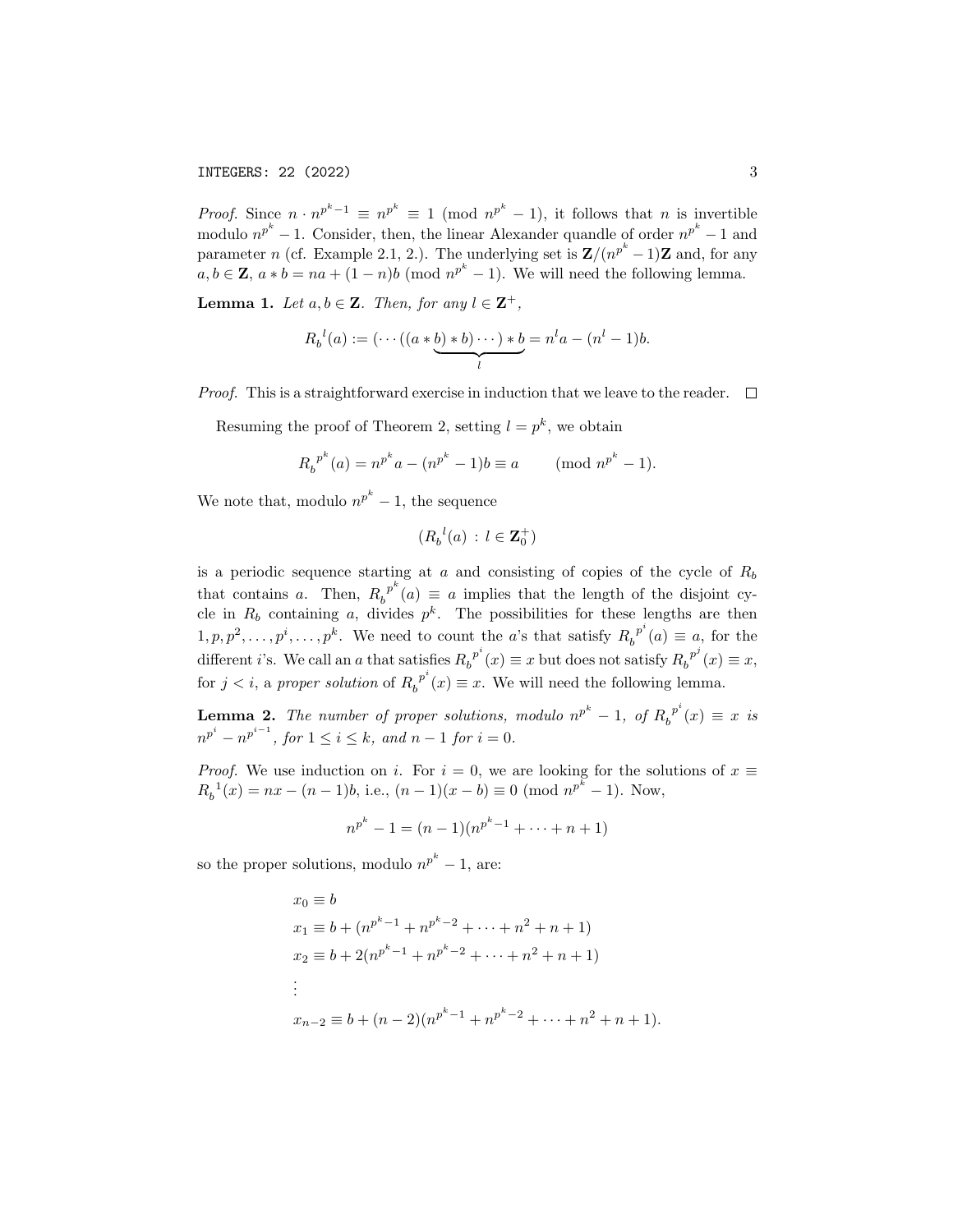There are then  $n-1$  proper solutions for  $i = 0$ .

For  $i = 1$ , we are looking for the solutions of  $x \equiv R_b^p(x) = n^p x - (n^p - 1)b$ , i.e.,  $(n^p - 1)(x - b) \equiv 0 \pmod{n^{p^k} - 1}$ . Now,

$$
n^{p^k} - 1 = (n^p - 1)((n^p)^{p^{k-1}-1} + \dots + n^p + 1)
$$

so the solutions are, modulo  $n^{p^k} - 1$ :

$$
x_0 \equiv b
$$
  
\n
$$
x_1 \equiv b + ((n^p)^{p^{k-1}-1} + \dots + n^p + 1)
$$
  
\n
$$
x_2 \equiv b + 2((n^p)^{p^{k-1}-1} + \dots + n^p + 1)
$$
  
\n:  
\n:  
\n
$$
x_{n^p-2} \equiv b + (n^p - 2)((n^p)^{p^{k-1}-1} + \dots + n^p + 1).
$$

There are then  $n^p - 1$  solutions for  $i = 1$ . In order to obtain the number of proper solutions of  $x \equiv R_b^p(x)$  we subtract from  $n^p - 1$  the number of solutions of  $x \equiv R_b^{-1}(x)$ . There are, then,  $n^p - 1 - (n - 1) = n^p - n$  proper solutions of  $x \equiv R_b^{\ p}(x)$ .

We now assume that, modulo  $n^{p^k} - 1$ , there is an integer  $i \geq 1$  such that the number of proper solutions of  $R_h^{p^j}$  $b^{p^j}(x) \equiv x$ , for each  $1 \le j \le i - 1$ , is  $n^{p^j} - n^{p^{j-1}}$ , and  $n-1$  for  $j=0$ . Modulo  $n^{p^k}-1$ , the equation  $R_h^{p^k}$  $b^{p}(x) \equiv x$  is equivalent to  $0 \equiv (n^{p^i} - 1)(x - b)$ . Furthermore,

$$
n^{p^k}-1=(n^{p^i})^{p^{k-i}}-1=(n^{p^i}-1)((n^{p^i})^{p^{k-i}-1}+(n^{p^i})^{p^{k-i}-2}+\cdots+n^{p^i}+1).
$$

Then, the solutions, modulo  $n^{p^k} - 1$ , are:

$$
x_j \equiv b + j \left( \left( n^{p^i} \right)^{p^{k-i}-1} + \left( n^{p^i} \right)^{p^{k-i}-2} + \dots + n^{p^i} + 1 \right) \qquad \text{for} \quad 0 \le j \le n^{p^i} - 2.
$$

There are, then,  $n^{p^i} - 1$  such solutions. In order to obtain the number of proper solutions, we subtract from  $n^{p^i}-1$ , the number of proper solutions of the equations of the sort  $R_h^{\ p^j}$  $b<sup>p<sup>j</sup></sup>(x) \equiv x$ , modulo  $n^{p<sup>k</sup>}-1$ , for  $0 \le j \le i-1$ :

$$
n^{p^{i}} - 1 - \sum_{j=1}^{i-1} (n^{p^{j}} - n^{p^{j-1}}) - (n - 1) = n^{p^{i}} - n^{p^{i-1}}.
$$

This completes the proof of Lemma 2.

 $\Box$ 

Resuming the proof of Theorem 2, the number of proper solutions of  $R_h^{p^k}$  $b^{p^{n}}(x) \equiv x,$ modulo  $n^{p^k} - 1$ , is  $n^{p^k} - n^{p^{k-1}}$ . But the set of these proper solutions coincides with the union of all disjoint cycles of length  $p^k$  of  $R_b$ . Therefore,

$$
p^k \mid \left(n^{p^k} - n^{p^{k-1}}\right).
$$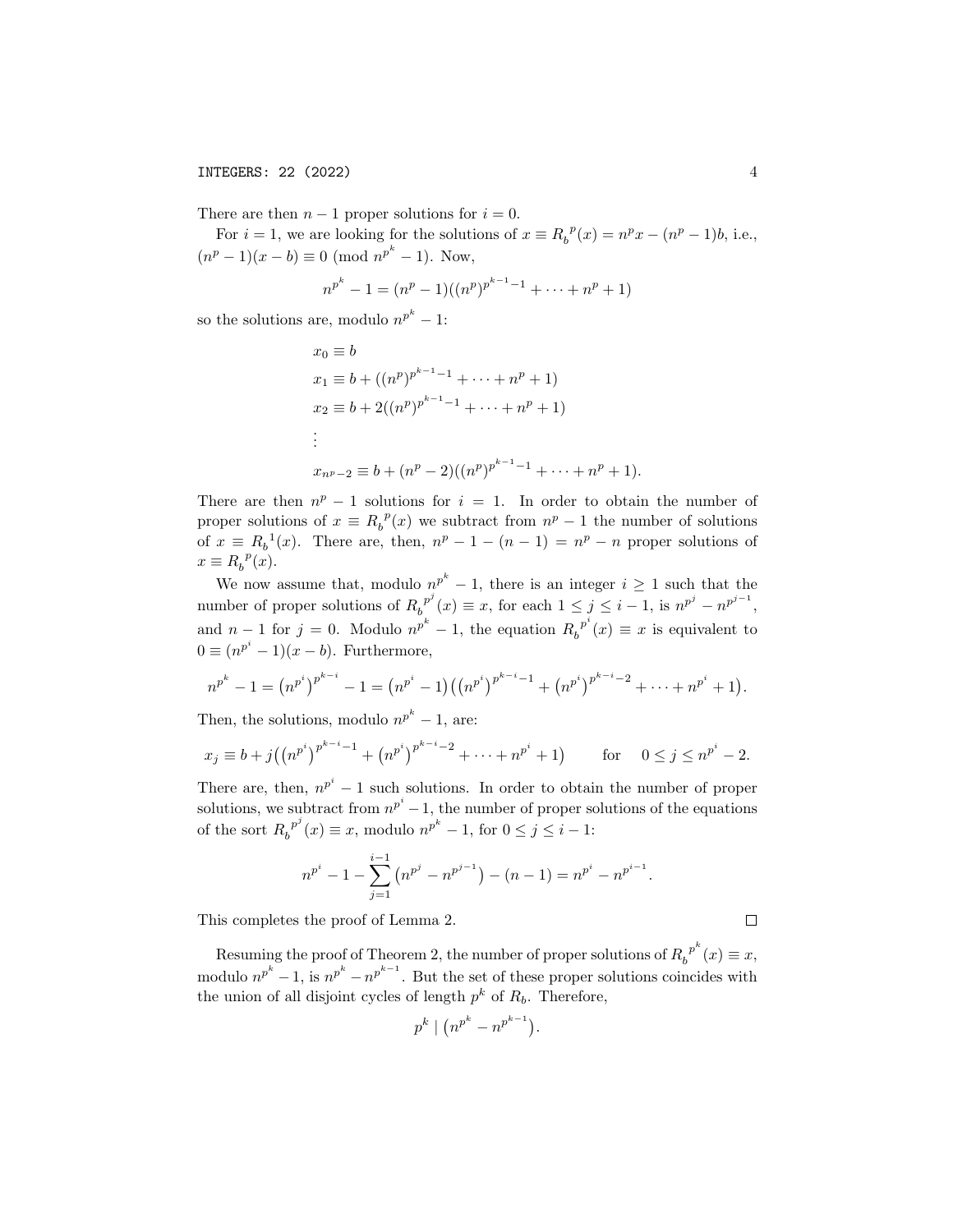Since  $n^{p^k} - n^{p^{k-1}} = n^{p^{k-1}} (n^{p^k-p^{k-1}}-1)$  and n and p are coprime, it follows that  $p^k \mid (n^{p^k-p^{k-1}}-1).$ 

This completes the proof of Theorem 2.

We are now ready to prove Euler's Theorem. We rewrite the statement of Euler's Theorem here as Theorem 3 below. In the statement of Theorem 3 we emphasize the role of the individual primes in order to bring out the connection with Theorem 2.

**Theorem 3** (Euler). Let  $p_1, p_2, \ldots, p_N$  be a sequence of distinct primes,  $k_1, k_2, \ldots, k_N$ a sequence of positive integers, and n a positive integer coprime with each of the primes. Then

$$
\prod_{j=1}^N p_j^{k_j} \left| \left(n \prod_{j=1}^N \left(p_j^{k_j} - p_j^{k_j-1} \right)_{j-1} \right) \right|
$$

*Proof.* Let  $1 \leq i \leq N$ . By Theorem 2 we have

$$
p^{k_i} \mid (n^{p^{k_i}-p^{k_i-1}}-1).
$$

Since

$$
m^{rs}-1=(m^r)^s-1=(m^r-1)((m^r)^{s-1}+\cdots+m^r+1),
$$

it follows that

$$
(m^r-1) \mid (m^{rs}-1),
$$

and so

$$
p^{k_i} \mid (n^{p^{k_i}-p^{k_i-1}}-1) \bigg| \binom{\prod_{j=1}^N (p_j^{k_j}-p_j^{k_j-1})}{n^{j=1}}-1.
$$

Moreover, since any two of the primes are distinct,

$$
\prod_{j=1}^N p_j^{k_j} \left| \left(n \prod_{j=1}^N \left(p_j^{k_j} - p_j^{k_j-1} \right)_{-1} \right) \right|
$$

This completes the proof of Euler's Theorem.

 $\Box$ 

 $\Box$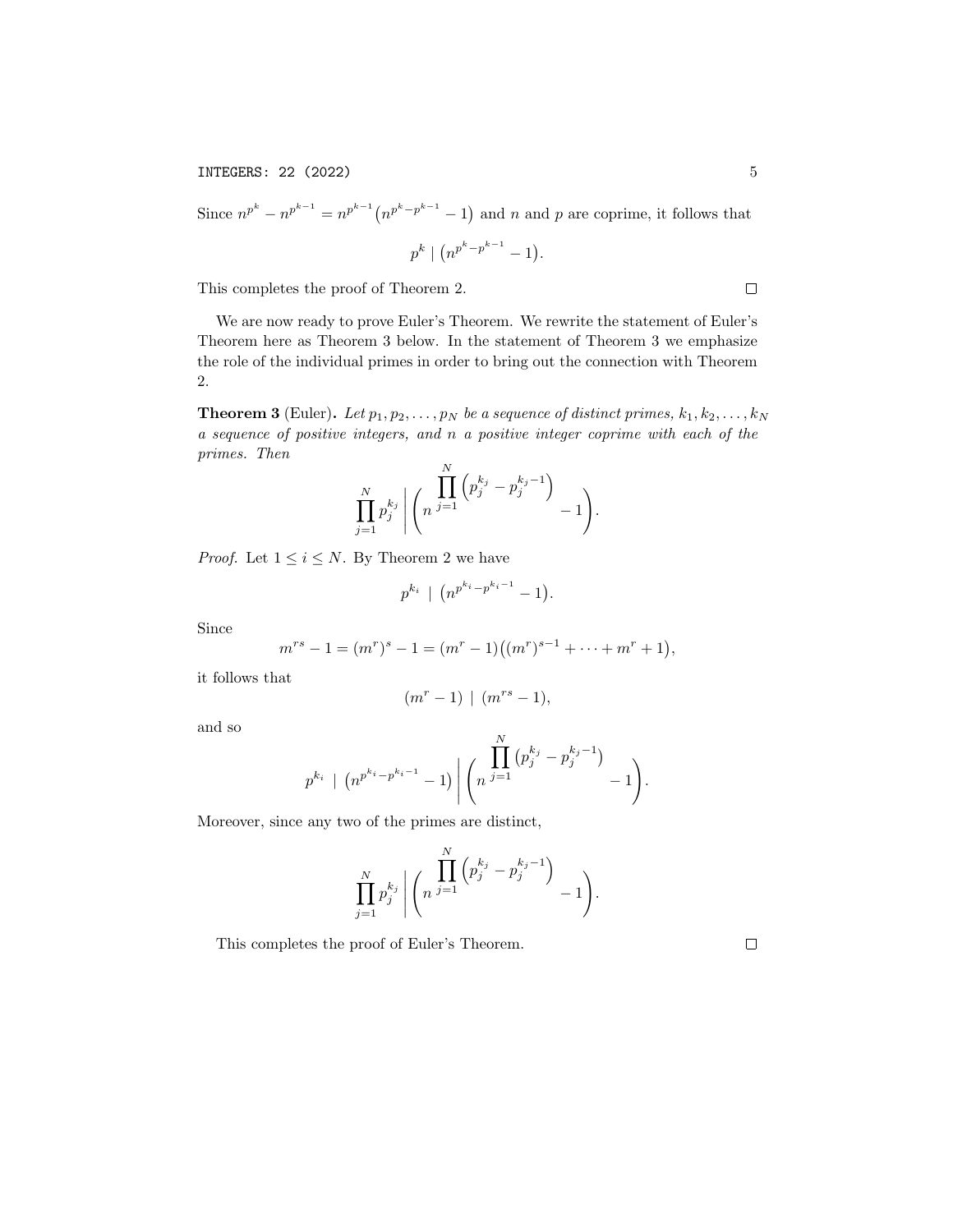### 3. Extra Information

In this section we gather some results we obtained so far (and come up with another one) in order to prove two facts about the linear Alexander quandle we have been dealing with. We need the following Definitions.

Definition 3. The list of lengths of the disjoint cycles that make up a permutation is called the pattern of the permutation. The list of patterns of the permutations of a quandle is called the profile of the quandle. If the profile, as a set, is a singleton, we identify the only pattern with the profile.

**Definition 4.** A quandle  $(X, *)$  is *connected* if for any  $i, j \in X$  there are finitely many  $k_1, \ldots, k_l \in X$  such that

$$
j=(\cdots((i*k_1)*k_2)*\cdots)*k_l.
$$

**Theorem 4.** Let p be a prime. Let n, k be positive integers with n coprime with p. Consider the linear Alexander quandle of order  $n^{p^k} - 1$  and parameter n. Then,

 $(i)$  the profile of this quandle is:

$$
\{\underbrace{1,1,\ldots,1}_{n-1},\underbrace{p,p,\ldots,p}_{p},\ldots,\underbrace{p^{i},p^{i},\ldots,p^{i}}_{n^{p^{i}}-n^{p^{i-1}}},\ldots,\underbrace{p^{k},p^{k},\ldots,p^{k}}_{p^{k}}\};
$$

- (ii) this quandle is not connected.
- Proof. (i) In the course of the proof of Theorem 2 (between Lemmas 1 and 2) we establish that the possible lengths of any disjoint cycle of any permutation of the quandle at issue are

$$
1, p, p^2, \ldots, p^i, \ldots, p^k.
$$

In Lemma 2 we calculate the number of elements of the quandle that constitute all cycles for each of these possibilities: cycles of length 1:  $n - 1$  elements; cycles of length p:  $n^p - n$  elements; ... cycles of length  $p^i$ :  $n^{p^i} - n^{p^{i-1}}$  elements; ... cycles of length  $p^k$ :  $n^{p^k} - n^{p^{k-1}}$  elements. So there are  $n-1$  cycles of length 1;  $\frac{n^p-n}{p}$  cycles of length  $p; \ldots \frac{n^{p^i}-n^{p^{i-1}}}{p^i}$  cycles of length  $p^i; \ldots \frac{n^{p^k}-n^{p^{k-1}}}{p^k}$  cycles of length  $p^k$ .

(ii) We will show that successive quandle multiplication of 0 by other elements will only give rise to multiples of  $n-1$ . The proof of the following lemma is a straightforward exercise in induction that we leave to the reader.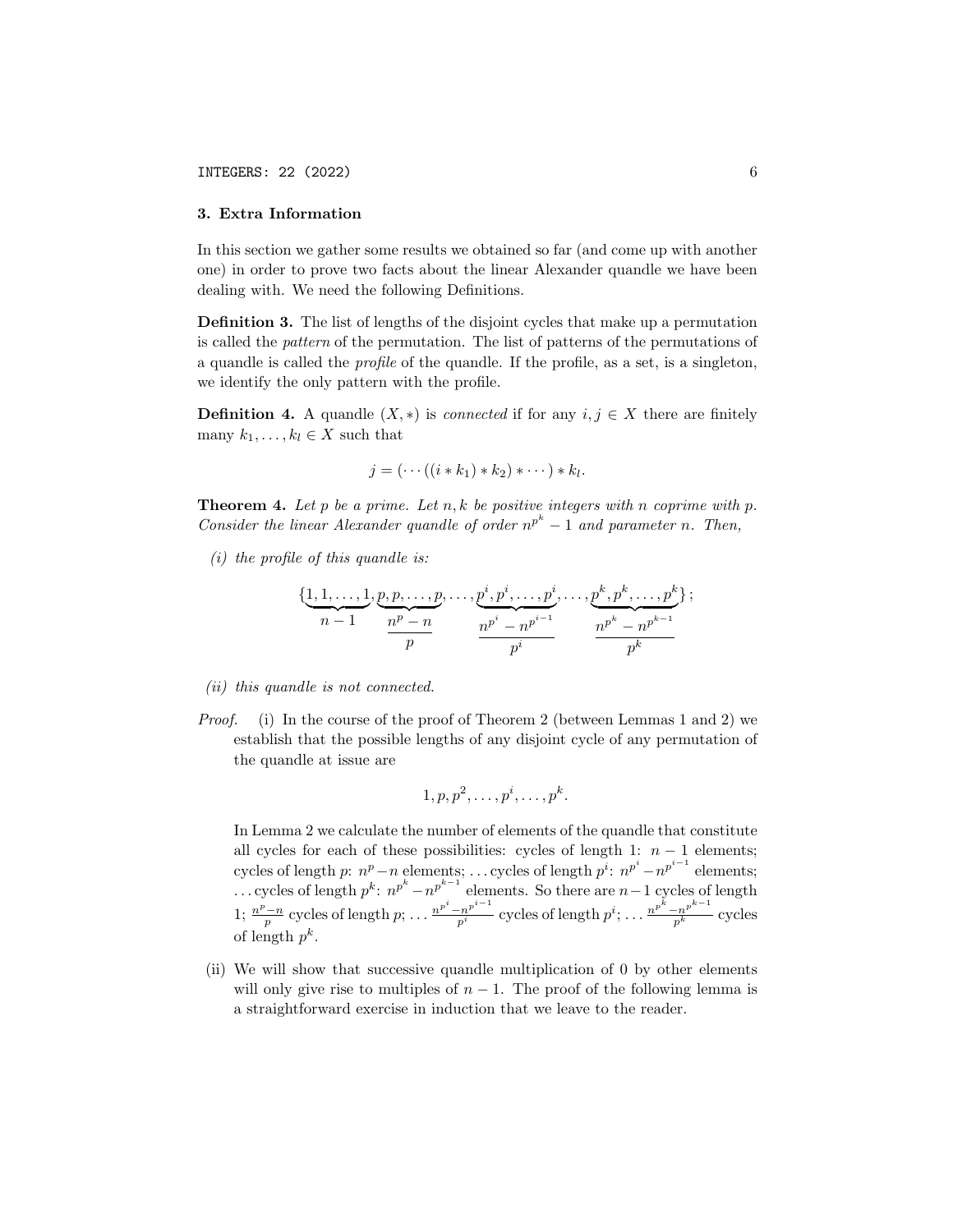**Lemma 3.** Let 
$$
(b_i)
$$
 be a sequence of integers. Then, modulo  $n^{p^k} - 1$ , we have  
\n $(\cdots((0 * b_1) * b_2) * \cdots) * b_l = -(n - 1)(n^{l-1}b_1 + n^{l-2}b_2 + \cdots + nb_{l-1} + b_l).$   
\nAccording to Lemma 3, there are no  $b_1, \ldots, b_l \in \mathbb{Z}$  such that  $1 = (\cdots((0 * b_1) * b_2 \ldots) * b_l \pmod{n^{p^k} - 1}$ . This completes the proof of Theorem 4.

 $\Box$ 

# 4. Final Remarks

We would be remiss if we did not elaborate further about the totient function. As is known, the value of the totient function at  $\prod_{j=1}^N p_j^{k_j}$  is  $\prod_{j=1}^N (p_j^{k_j} - p_j^{k_j-1})$ , its meaning being the number of coprimes with  $\prod_{j=1}^{N} p_j^{k_j}$ , in the range between 1 and  $\prod_{j=1}^{N} p_j^{k_j} - 1$ . But in the course of our proofs, we do not need the interpretation of the totient function. This is why the totient function has not been much mentioned this far.

To the best of our knowledge, the algebraic proofs of Euler's Theorem found in the literature seem to be the following two (we let  $\varphi$  stand for the totient function).

- 1. ([3], [4]) Given a positive integer r,  $\mathbf{Z}/r\mathbf{Z}$  is understood as a ring whose group of units has  $\varphi(r)$  elements. Then using a corollary of Lagrange's theorem, any of these units (i.e.,  $[a] \in \mathbb{Z}/r\mathbb{Z}$  such that a is coprime with r) satisfies  $[a]^{\varphi(r)} = [1]$ , modulo r. Thus,  $r \mid (a^{\varphi(r)} - 1)$ .
- 2. ([2], [9]) Given a positive integer r,  $\mathbf{Z}/r\mathbf{Z}$  is understood as a ring whose group of units has  $\varphi(r)$  elements. These  $\varphi(r)$  elements have representatives in reduced form, as follows:

$$
1 \le r_1 < r_2 < \cdots < r_{\varphi(r)} < r.
$$

Upon multiplication by any unit  $[a] \in \mathbb{Z}/r\mathbb{Z}$  (i.e., such that a is coprime with r), we obtain:

$$
[ar_1], [ar_2], \ldots, [ar_{\varphi(r)}].
$$

Now,

$$
[ar_i] = [ar_j] \iff [a][r_i] = [a][r_j] \iff [r_i] = [r_j] \iff r_i = r_j.
$$

Thus,

$$
\{[ar_1], [ar_2], \ldots, [ar_{\varphi(r)}]\} = \{[r_1], [r_2], \ldots, [r_{\varphi(r)}]\},\
$$

so that

$$
\prod_{j=1}^{\varphi(r)} [r_j] = \prod_{j=1}^{\varphi(r)} [ar_j] = [a]^{\varphi(r)} \prod_{j=1}^{\varphi(r)} [r_j] \Longleftrightarrow [1] = [a]^{\varphi(r)},
$$

i.e.,

$$
r \mid (a^{\varphi(r)} - 1).
$$